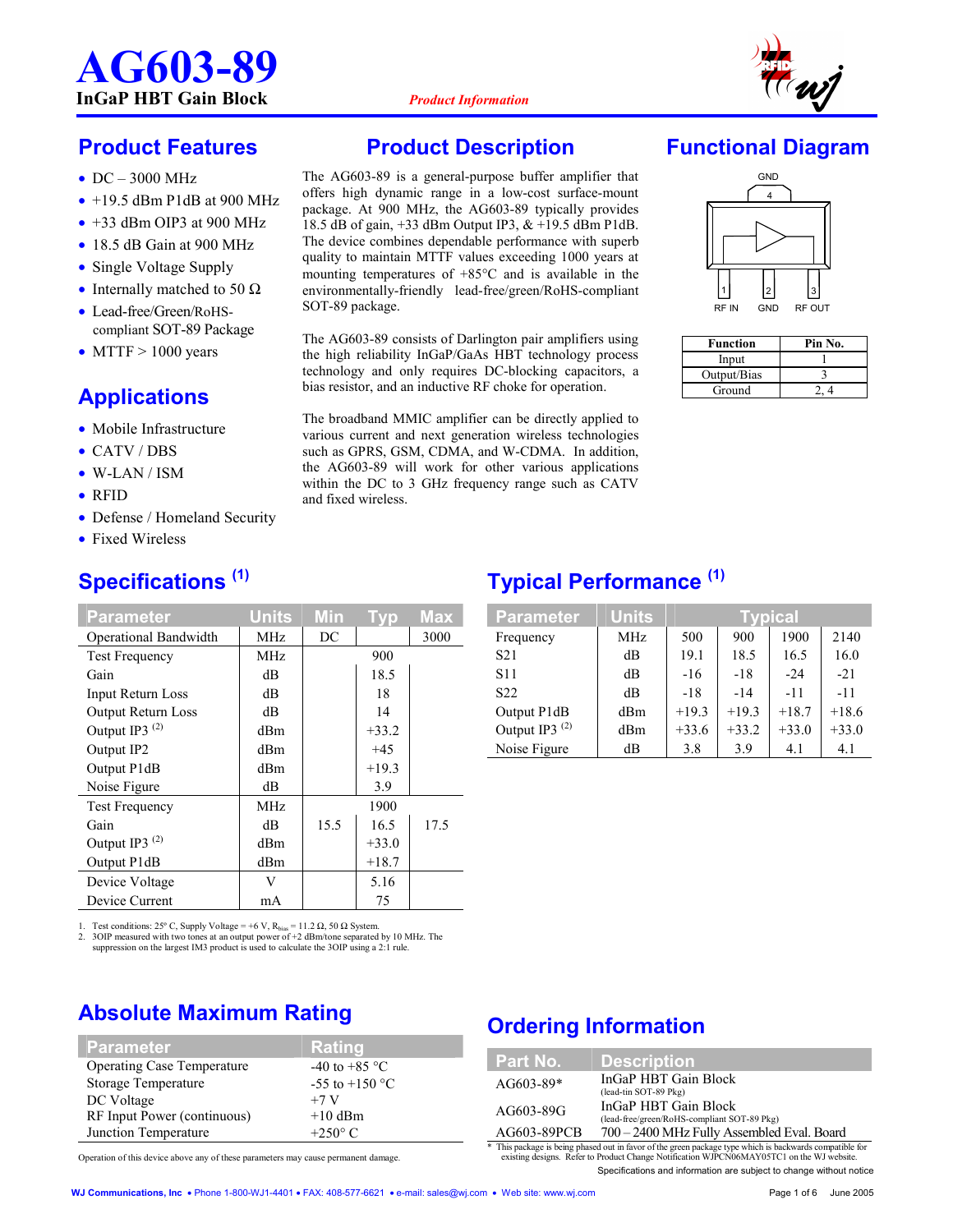$0 -$ 

0 0.5 1 1.5 2 2.5 3 3.5 4 **Frequency (GHz)**

 $-40$  C  $-+25$  C  $-485$  C

5



#### **Typical Device RF Performance**

**Supply Bias = +6 V, R<sub>bias</sub> = 11.2 Ω, I<sub>cc</sub> = 75 mA** 

| <b>Frequency</b> | <b>MHz</b> | <b>100</b> | 500     | 900     | <b>1900</b> | 2140    | 2400    | 3500    | 5800  |
|------------------|------------|------------|---------|---------|-------------|---------|---------|---------|-------|
| S <sub>21</sub>  | dB         | 19.4       | 19.1    | 18.5    | 16.5        | 16.0    | 15.5    | 13.5    | 9.7   |
| <b>S11</b>       | dВ         | $-18$      | $-16$   | $-18$   | $-24$       | $-21$   | $-22$   | $-17$   | $-14$ |
| S22              | dB         | $-29$      | $-18$   | $-14$   | -11         | $-11$   | $-10$   | -8      | -6    |
| Output P1dB      | dBm        | $+19.3$    | $+19.3$ | $+19.3$ | $+18.7$     | $+18.6$ | $+18.6$ | $+17.0$ |       |
| Output IP3       | dBm        | $+33.7$    | $+33.6$ | $+33.2$ | $+33.0$     | $+33.0$ | $+32.8$ |         |       |
| Noise Figure     | dВ         | 3.8        | 3.8     | 3.9     | 4.1         | 4.1     | 4.2     |         |       |

1. Test conditions: T = 25°C, Supply Voltage = +6 V, Device Voltage = 5.16 V, Rbias = 11.2 Ω, Icc = 75 mA typical, 50 Ω System.<br>2. 3OIP measured with two tones at an output power of +2 dBm/tone separated by 10 MHz. The su **Gain vs. Frequency Return Loss I-V Curve** 20  $\mathsf{C}$ 120 **Device Current (mA)** 18 100 -10 Optimal operating poi **S11, S22 (dB)** 80 Gain (dB) **Gain (dB)** 16 -20 60 14 40 -30 12 20  $-$ S11  $-$ S22  $-40$  C  $-+25$  C  $-$  +85 C  $\Omega$ -40 10 3.4 3.8 4.2 4.6 5.0 5.4 5.8 0123456 01234 **Device Voltage (V) Frequency (GHz) Frequency (GHz) Output IP3 vs. Frequency Output IP2 vs. Frequency Noise Figure vs. Frequency** 40 50 6 5 35  $4<sup>5</sup>$ OIP<sub>2</sub> (dBm) OIP3 (dBm) **OIP3 (dBm) OIP2 (dBm)** eg 4<br>2<br>2 3 e e espera 30 40 3 25 35  $\overline{2}$ 40 C - +25 C - +85 C  $-40$  C  $-425$  C  $-485$  C  $-40$  C  $-425$  C  $-485$  C 20 30 1 0 0.5 1 1.5 2 2.5 3 0 200 400 600 800 1000 0 0.5 1 1.5 2 2.5 3 **Frequency (GHz) Frequency (GHz) Frequency (MHz) P1dB vs. Frequency Output Power / Gain vs. Input Power Output Power / Gain vs. Input Power** 20 **frequency = 900 MHz frequency = 2000 MHz** 20 24 18 24 18 16 20 15 20 **Output Power (dBm)** Gain P1dB (dBm) **P1dB (dBm)** Gain $\frac{1}{5}$  16 **Gain (dB) Gain (dB)** 16 16 14 10 Gain 14 12 12 12

> -12 -8 -4 0 4 8 **Input Power (dBm)**

Output Power

4 8

8 10

-12 -8 -4 0 4 8 **Input Power (dBm)**

Output Power

10 12

4 8 **Output Power (dBm)**

**Output Power** 

(dBm)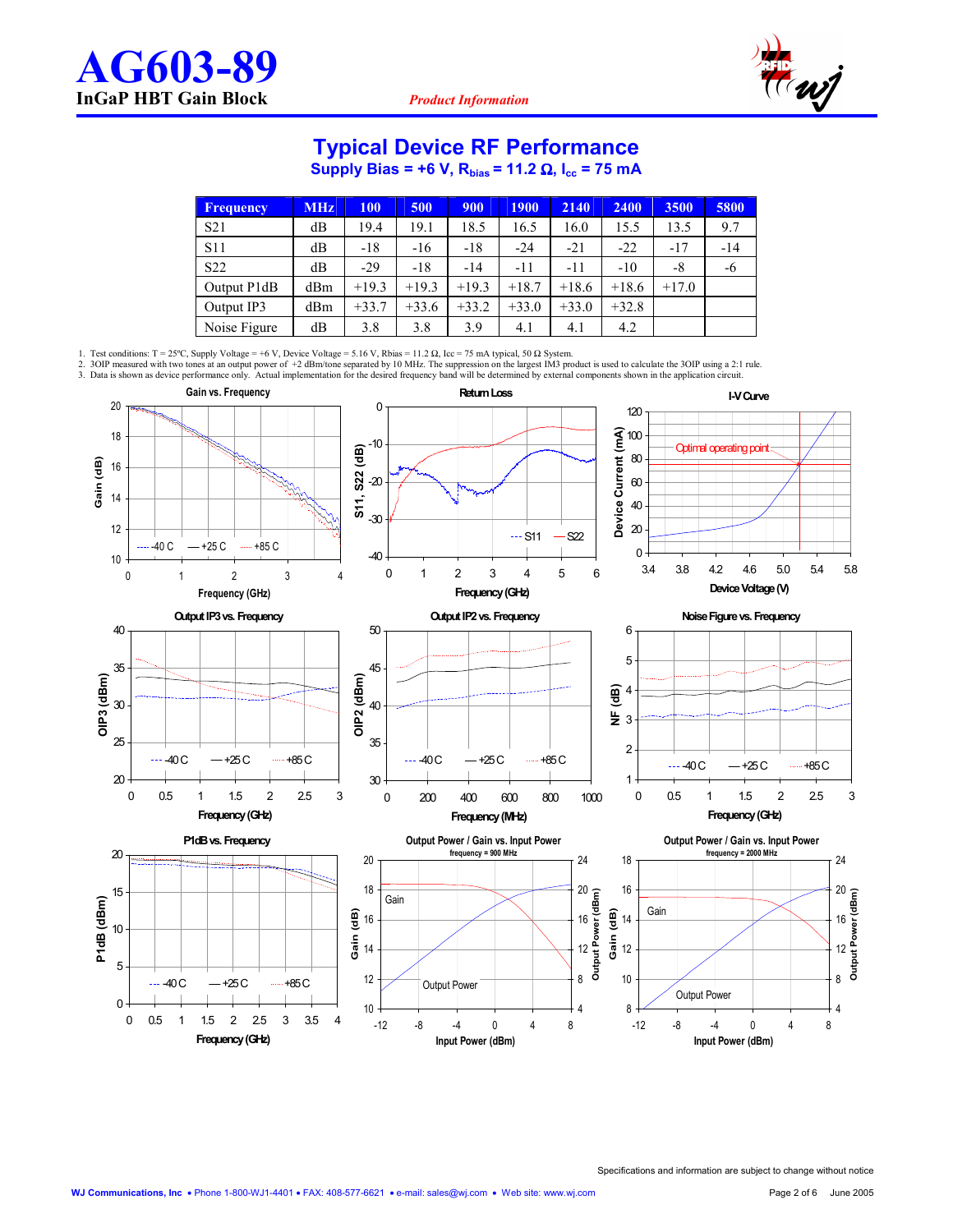10 12

14 16

**Gain (dB)**

Gain (dB)

18 20



**Typical Device RF Performance (cont'd)** 





0

5

**Application Circuit** 

1  $\overline{2}$ 



0 0.5 1 1.5 2 2.5 3 **Frequency (GHz)**

 $-40$  C  $-125$  C  $-185$  C

#### Recommended Component Values

| Reference  |         | <b>Frequency (MHz)</b> |         |      |      |         |         |  |  |  |
|------------|---------|------------------------|---------|------|------|---------|---------|--|--|--|
| Designator | 50      | 500                    | 900     | 1900 | 2200 | 2500    | 3500    |  |  |  |
|            | 820 nH  | $220 \text{ nH}$       | $68$ nH | 27nH | 22nH | 18 nH   | 15 nH   |  |  |  |
| C4         | .018 uF | $1000 \text{ pF}$      | 100 pF  | 68pF | 68pF | $56$ pF | $39p$ F |  |  |  |

0 0.5 1 1.5 2 2.5 3 3.5 4 **Frequency (GHz)**

 $-40C$   $-+25C$   $-+85C$ 

1. The proper values for the components are dependent upon the intended frequency of operation. 2. The following values are contained on the evaluation board to achieve optimal broadband performance:

| Ref. Desig.    | Value / Type                 | <b>Size</b> |
|----------------|------------------------------|-------------|
| L1             | 39 nH wirewound inductor     | 0603        |
| C1, C2         | 56 pF chip capacitor         | 0603        |
| C <sub>3</sub> | $0.018 \mu F$ chip capacitor | 0603        |
| C <sub>4</sub> | Do Not Place                 |             |
| R <sub>1</sub> | $10.0 \Omega$ 1% tolerance   | 0805        |

Recommended Bias Resistor Values

| <b>Supply</b><br>Voltage | R1 value  | Size |
|--------------------------|-----------|------|
| 6 V                      | 11.2 ohms | 0805 |
| 7 V                      | 24.5 ohms | 1210 |
| 8 V                      | 38 ohms   | 1210 |
| 9V                       | 51 ohms   | 2010 |
| 10 V                     | 65 ohms   | 2010 |
| 12 V                     | 91 ohms   | 2512 |

The proper value for R1 is dependent upon the supply voltage and allows for bias stability over temperature. WJ recommends a minimum supply bias of +6 V. A 1% tolerance resistor is recommended.

Specifications and information are subject to change without notice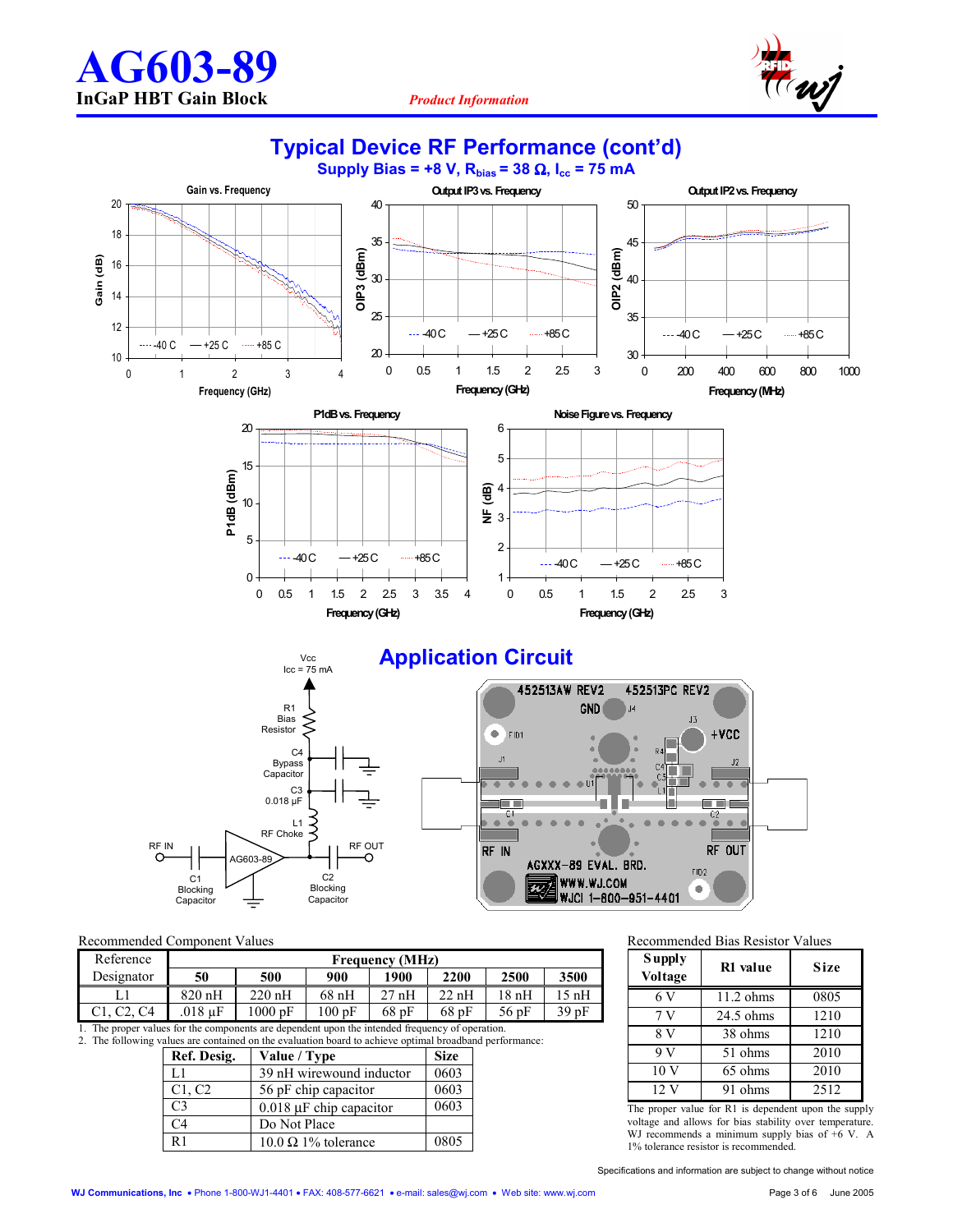

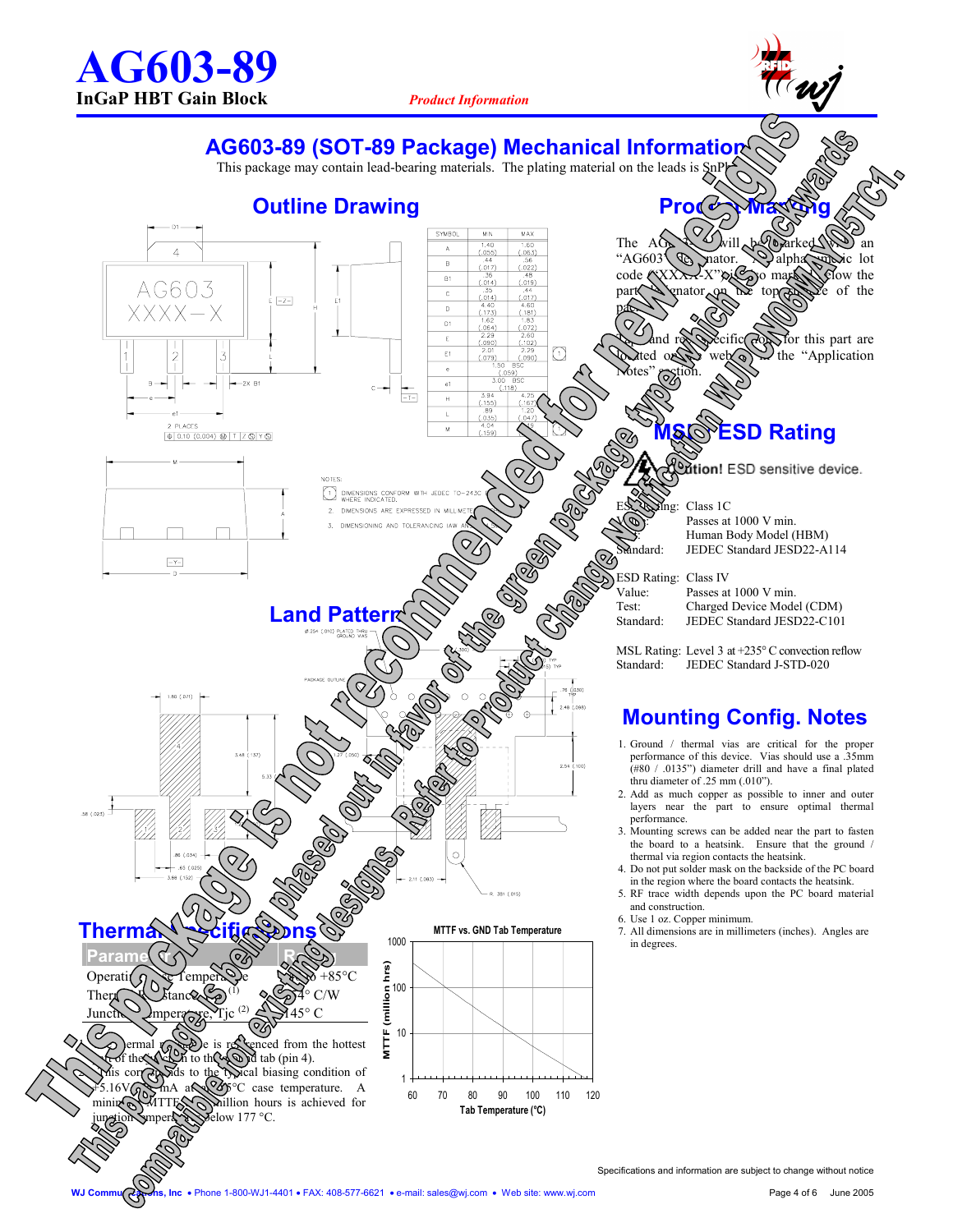

#### **AG603-89G (Green / Lead-free SOT-89 Package) Mechanical Information**

This package is lead-free/Green/RoHS-compliant. It is compatible with both lead-free (maximum 260°C reflow temperature) and leaded (maximum 245°C reflow temperature) soldering processes. The plating material on the leads is NiPdAu.



## **Thermal Specifications**

| <b>Parameter</b>                         | Rating                   |
|------------------------------------------|--------------------------|
| <b>Operating Case Temperature</b>        | $-40$ to $+85^{\circ}$ C |
| Thermal Resistance, Rth <sup>(1)</sup>   | $154^{\circ}$ C/W        |
| Junction Temperature, Tjc <sup>(2)</sup> | $145^\circ$ C            |

- 1. The thermal resistance is referenced from the hottest part of the junction to the ground tab (pin 4).
- 2. This corresponds to the typical biasing condition of +5.16V, 75 mA at an 85°C case temperature. A minimum MTTF of 1 million hours is achieved for junction temperatures below 177 °C.



## **Product Marking**

The AG603-89G will be marked with an "A603G" designator. An alphanumeric lot code ("XXXX-X") is also marked below the part designator on the top surface of the package.

Tape and reel specifications for this part are located on the website in the "Application Notes" section.

#### **MSL / ESD Rating**

Caution! ESD sensitive device.

| ESD Rating: Class 1C   |                            |
|------------------------|----------------------------|
| Value:                 | Passes at 1000 V min.      |
| Test:                  | Human Body Model (HBM)     |
| Standard:              | JEDEC Standard JESD22-A114 |
|                        |                            |
| $ECDD_1$ $\ldots$ $C1$ |                            |

| <b>ESD Rating: Class IV</b> |                            |
|-----------------------------|----------------------------|
| Value:                      | Passes at 1000 V min.      |
| Test:                       | Charged Device Model (CDM) |
| Standard:                   | JEDEC Standard JESD22-C101 |

MSL Rating: Level 3 at +260° C convection reflow<br>Standard: IEDEC Standard I-STD-020 Standard: JEDEC Standard J-STD-020

## **Mounting Config. Notes**

- 1. Ground / thermal vias are critical for the proper performance of this device. Vias should use a .35mm (#80 / .0135") diameter drill and have a final plated thru diameter of .25 mm (.010").
- 2. Add as much copper as possible to inner and outer layers near the part to ensure optimal thermal performance.
- 3. Mounting screws can be added near the part to fasten the board to a heatsink. Ensure that the ground / thermal via region contacts the heatsink.
- 4. Do not put solder mask on the backside of the PC board in the region where the board contacts the heatsink.
- 5. RF trace width depends upon the PC board material and construction.
- 6. Use 1 oz. Copper minimum.
- 7. All dimensions are in millimeters (inches). Angles are in degrees.

Specifications and information are subject to change without notice